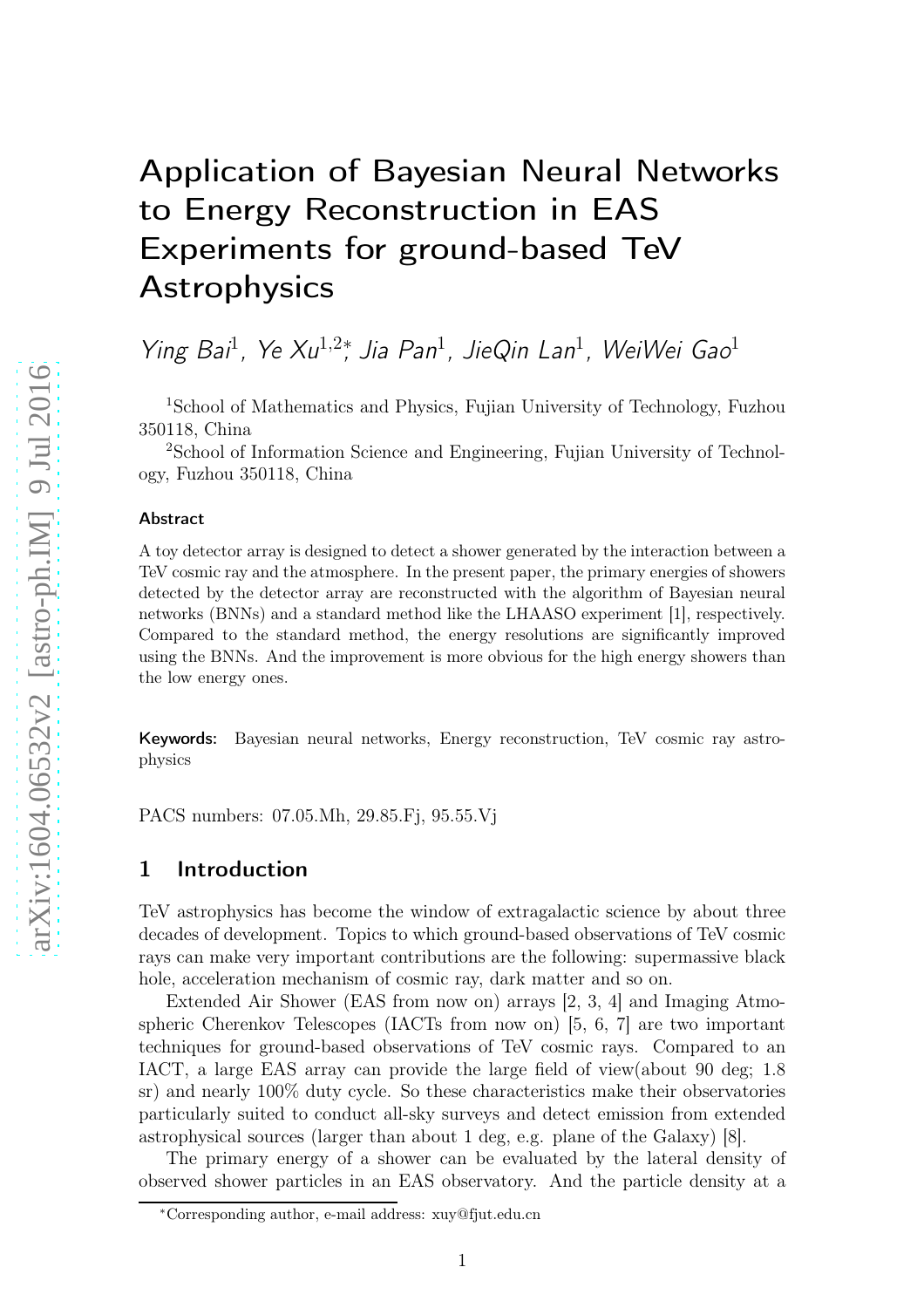certain distance from the cascade core is used as an energy estimator [1]. Whereas the energy resolution evaluated by this method can reach only about 18% at 1 PeV [1].

The Bayesian neural networks (BNNs from now on) [9] is an algorithm of the neural networks trained by the Bayesian statistics. It is not only a non-linear function, but also controls model complexity. So its flexibility makes it possible to discover more general relationships in data than the conventional statistical methods and its preferring simple models make it possible to solve the over-fitting problem better than the general neural networks [10]. Compared to the energy estimator mentioned above, the BNNs is more suitable for the energy reconstruction in EAS array experiments. In the present paper, an EAS due to the interaction between a proton and the atmosphere is simulated using the Aires2.8.2a with SIBYLL package [11]. The BNNs is applied to reconstruct the primary energy of a shower. It is discussed the comparison between the results using the BNNs and energy estimator in the following sections.

#### 2 The Regression with BNNs [9, 12]

The idea of the BNNs is to regard the process of training a neural network as a Bayesian inference. Bayes' theorem is used to assign a posterior density to each point,  $\hat{\theta}$ , in the parameter space of the neural networks. Each point  $\hat{\theta}$  denotes a neural network. In the method of BNNs, one performs a weighted average over all points in the parameter space of the neural network, that is, all neural networks. The methods make use of training data  $\{(x_1,t_1), (x_2,t_2),..., (x_n,t_n)\}$ , where  $t_i$  is the known target value associated with data  $x_i$ , which has P components if there are P input values in the regression. That is the set of data  $x = (x_1, x_2, ..., x_n)$  which corresponds to the set of target  $t = (t_1, t_2, \ldots, t_n)$ . The posterior density assigned to the point  $\theta$ , that is, to a neural network, is given by Bayes' theorem

$$
p\left(\bar{\theta}\mid x,t\right) = \frac{p\left(x,t\mid \bar{\theta}\right)p\left(\bar{\theta}\right)}{p\left(x,t\right)} = \frac{p\left(t\mid x,\bar{\theta}\right)p\left(x\mid \bar{\theta}\right)p\left(\bar{\theta}\right)}{p\left(t\mid x\right)p\left(x\right)} = \frac{p\left(t\mid x,\bar{\theta}\right)p\left(\bar{\theta}\right)}{p\left(t\mid x\right)}\tag{1}
$$

where data x does not depend on  $\bar{\theta}$ , so  $p(x | \theta) = p(x)$ . We need the likelihood  $p\left(t \mid x, \bar{\theta}\right)$  and the prior density  $p\left(\bar{\theta}\right)$ , in order to assign the posterior density  $p(\bar{\theta} \mid x, t)$  to a neural network defined by the point  $\bar{\theta}$ .  $p(t \mid x)$  is called evidence and plays the role of a normalizing constant, so we ignore the evidence.

We consider a class of neural networks defined by the function

$$
y\left(x,\bar{\theta}\right) = b + \sum_{j=1}^{H} v_j \tanh\left(a_j + \sum_{i=1}^{P} u_{ij} x_i\right) \tag{2}
$$

The neural networks have P inputs, a single hidden layer of H hidden nodes and one output. Because of quicker convergence and better accuracy, a tanh function is used as an activation function for the hidden layer of the BNNs in our work (See Eq.(2)). In the particular BNNs described here, each neural network has the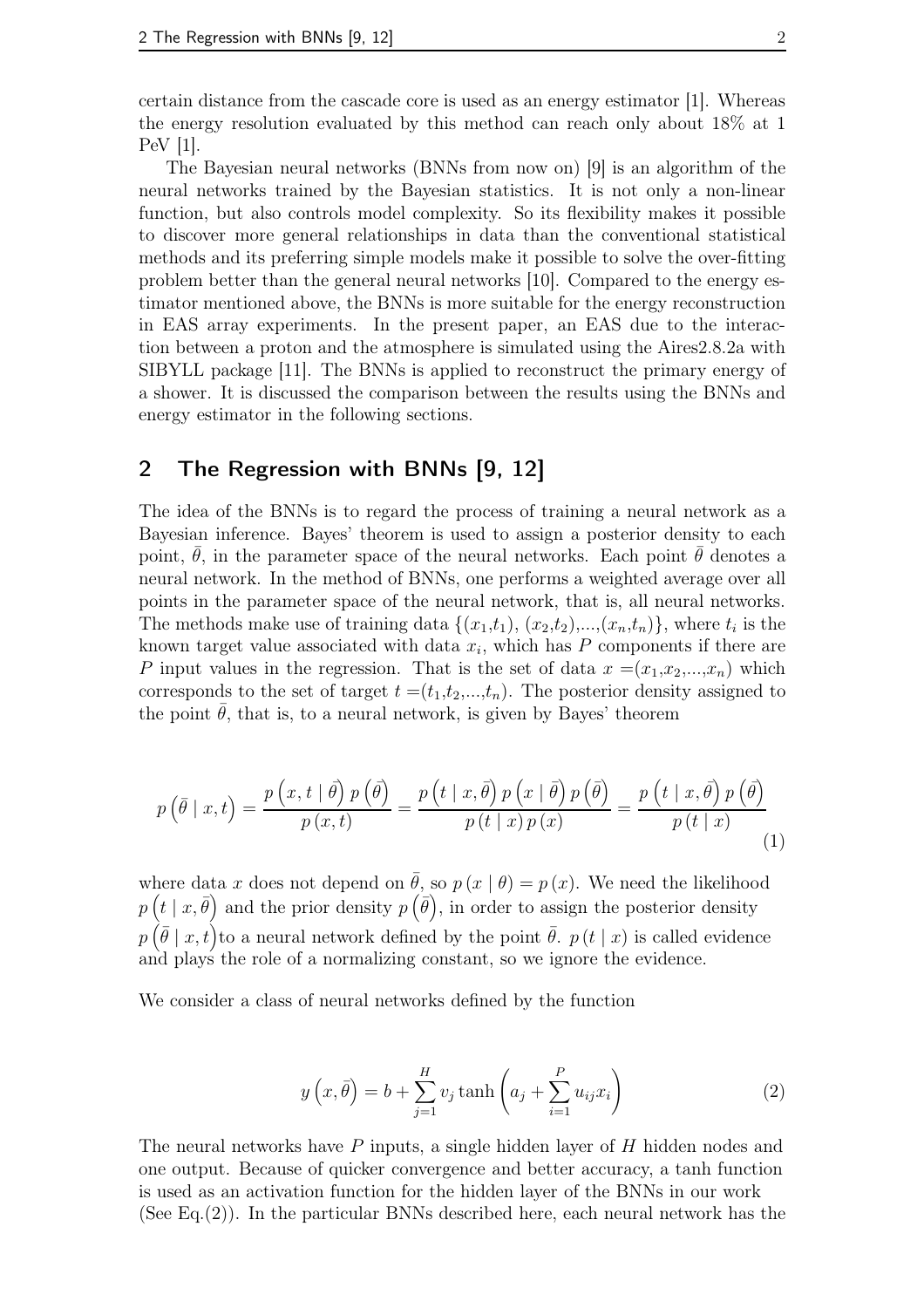same structure. The parameter  $u_{ij}$  and  $v_j$  are called the weights and  $a_j$  and b are called the biases. Both sets of parameters are generally referred to collectively as the weights of the BNNs,  $\bar{\theta}$ .  $y(x, \bar{\theta})$  is the predicted target value. We assume that the noise on target values can be modeled by the Gaussian distribution. So the likelihood of  $n$  training events is

$$
p(t | x, \bar{\theta}) = \prod_{i=1}^{n} \exp[-(t_i - y(x_i, \bar{\theta}))^2 / 2\sigma^2] = \exp[-\sum_{i=1}^{n} (t_i - y(x_i, \bar{\theta}))^2 / 2\sigma^2] \tag{3}
$$

where  $t_i$  is the target value, and  $\sigma$  is the standard deviation of the noise. It has been assumed that the events are independent with each other. Then, the likelihood of the predicted target value is computed by Eq. (3).

We get the likelihood, meanwhile we need the prior to compute the posterior density. But the choice of prior is not obvious. Experience suggests a reasonable class is the priors of Gaussian class centered at zero, which prefers smaller rather than larger weights, because smaller weights yield smoother fits to data . In the paper, a Gaussian prior is specified for each weight using the Bayesian neural networks package of Radford Neal<sup>1</sup>. The variance for weights belonging to a given group(either input-to-hidden weights $(u_{ij})$ , hidden -biases $(a_j)$ , hidden-to-output weights $(v_j)$  or output-biases $(b)$ ) is chosen to be the same:  $\sigma_u^2$  $_{u}^{2},$  $\sigma_a^2$  $a^2$ ,  $\sigma_v^2$  $v^2$ ,  $\sigma_b^2$  $\epsilon_b^2$ , respectively. Since we don't know, a priori, what these variances should be, their values are allowed to vary over a large range, while favoring small variances. This is done by assigning each variance a gamma prior

$$
p(z) = \left(\frac{\alpha}{\mu}\right)^{\alpha} \frac{z^{\alpha - 1} e^{-z \frac{\alpha}{\mu}}}{\Gamma(\alpha)}
$$
(4)

where  $z = \sigma^{-2}$ , and with the mean  $\mu$  and shape parameter  $\alpha$  set to some fixed plausible values. The gamma prior is referred to as a hyperprior and the parameter of the hyperprior is called a hyperparameter.

Then, the posterior density,  $p\left(\bar{\theta} \mid x, t\right)$ , is gotten according to Eqs. (3) and the prior of Gaussian distribution. Given an event with data  $x'$ , an estimate of the target value is given by the weighted average

$$
\bar{y}(x'|x,t) = \int y(x',\bar{\theta}) p(\bar{\theta} | x,t) d\bar{\theta}
$$
\n(5)

Currently, the only way to perform the high dimensional integral in Eq. (5) is to sample the density  $p\left(\bar{\theta} \mid x, t\right)$  with the Markov Chain Monte Carlo (MCMC) method[9, 13, 14, 15]. In the MCMC method, one steps through the  $\theta$  parameter space in such a way that points are visited with a probability proportional to the posterior density,  $p\left(\bar{\theta} \mid x,t\right)$ . Points where  $p\left(\bar{\theta} \mid x,t\right)$  is large will be visited more often than points where  $p\left(\bar{\theta} \mid x, t\right)$  is small.

<sup>&</sup>lt;sup>1</sup> R. M. Neal, *Software for Flexible Bayesian Modeling and Markov Chain Sampling*, http://www.cs.utoronto.ca/~radford/fbm.software.html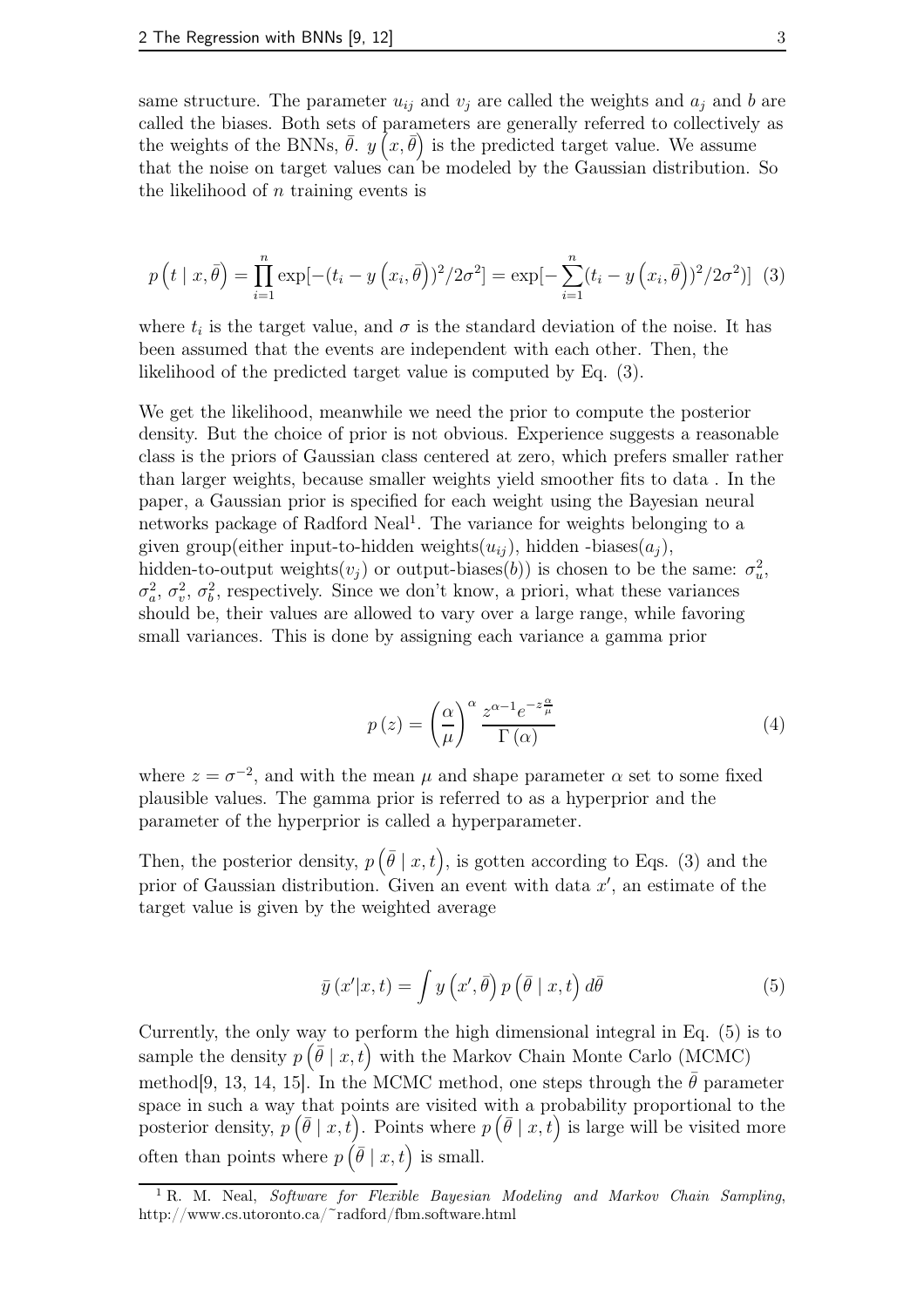Eq. (5) approximates the integral using the average

$$
\bar{y}(x' \mid x, t) \approx \frac{1}{L} \sum_{i=1}^{L} y\left(x', \bar{\theta}_i\right)
$$
\n<sup>(6)</sup>

where L is the number of points  $\bar{\theta}$  sampled from  $p\left(\bar{\theta} \mid x, t\right)$ . Each point  $\bar{\theta}$ corresponds to a different neural network with the same structure. So the average is an average over neural networks, and is closer to the real value of  $\bar{y}(x' | x, t)$ , when L is sufficiently large.

## 3 Toy Detector Array and Simulation

In our work, a toy detector array is designed to detect TeV cosmic rays. And it is located on the ground with the altitude of 4300m, like Yangbajing, Tibet, China. There are two components in the array: one is an electron detector (ED from now on) array covering one  $km^2$  square; The other is a muon detector (MD from now on) array included in the ED array. These detectors (EDs and MDs) consist of scintillator coun. But each ED is a  $1\times1$  m<sup>2</sup> scintillator counter and covered by one 0.5cm thick Pb plate used as a gamma converter. 3969 of them are located in a square grid with a side length of 16 meters. Each MD is a  $6\times6$  m<sup>2</sup> scintillator counter and covered by overburden of 3 meters thick earth to remove electro-magnetic components in an air shower with a threshold energy of 2 GeV. 676 of them are located in a square grid with a side length of 39 meters.

A shower due to the interaction between a proton and the atmosphere is simulated by the Aires2.8.4a with SIBYLL package and the response of its secondary particles deposited in the toy detector array is simulated with the GEANT4 package [16]. The primary energy of an EAS is sampled from a spectrum between 10 TeV to 10<sup>4</sup> TeV and its arrival directions is sampled from a isotropic distribution in a range of the zenith angle from 0 to  $\pi/4$  and azimuth angle from 0 to  $2\pi$ .

## 4 Primary Energy Reconstruction

The lateral distribution of charged particles from an EAS has a direct relationship with its primary energy. The lateral distributions of electrons and muons are simulated with the Aires2.8.4a with SIBYLL package. To estimate the primary energy of an EAS, one has to observe lateral densities of the charged particles with ground detectors. In our work,  $N_e$ ,  $N_\mu$  and  $N_{e\mu}$  are regarded as the lateral densities of the charged particles.  $N_e$  and  $N_u$  are the sums of electrons and muons in EDs and MDs in  $R_c = 50 - 100m$  divided by  $\cos \theta$ , respectively.  $R_c$  is the distance from hit to the shower core and  $\theta$  is the zenith angle of the shower.  $N_{eu}$  is the same parameter in Ref. [1]:

$$
N_{e\mu} = \sqrt{N_e N_\mu} \tag{7}
$$

In the present paper, the primary energy of an EAS is estimated with the linear fitting method(LFM from now on), like the LHAASO experiment [1], and the BNNs, respectively. The parameters mentioned above are used as the inputs of the LFM and BNNs in our energy estimation.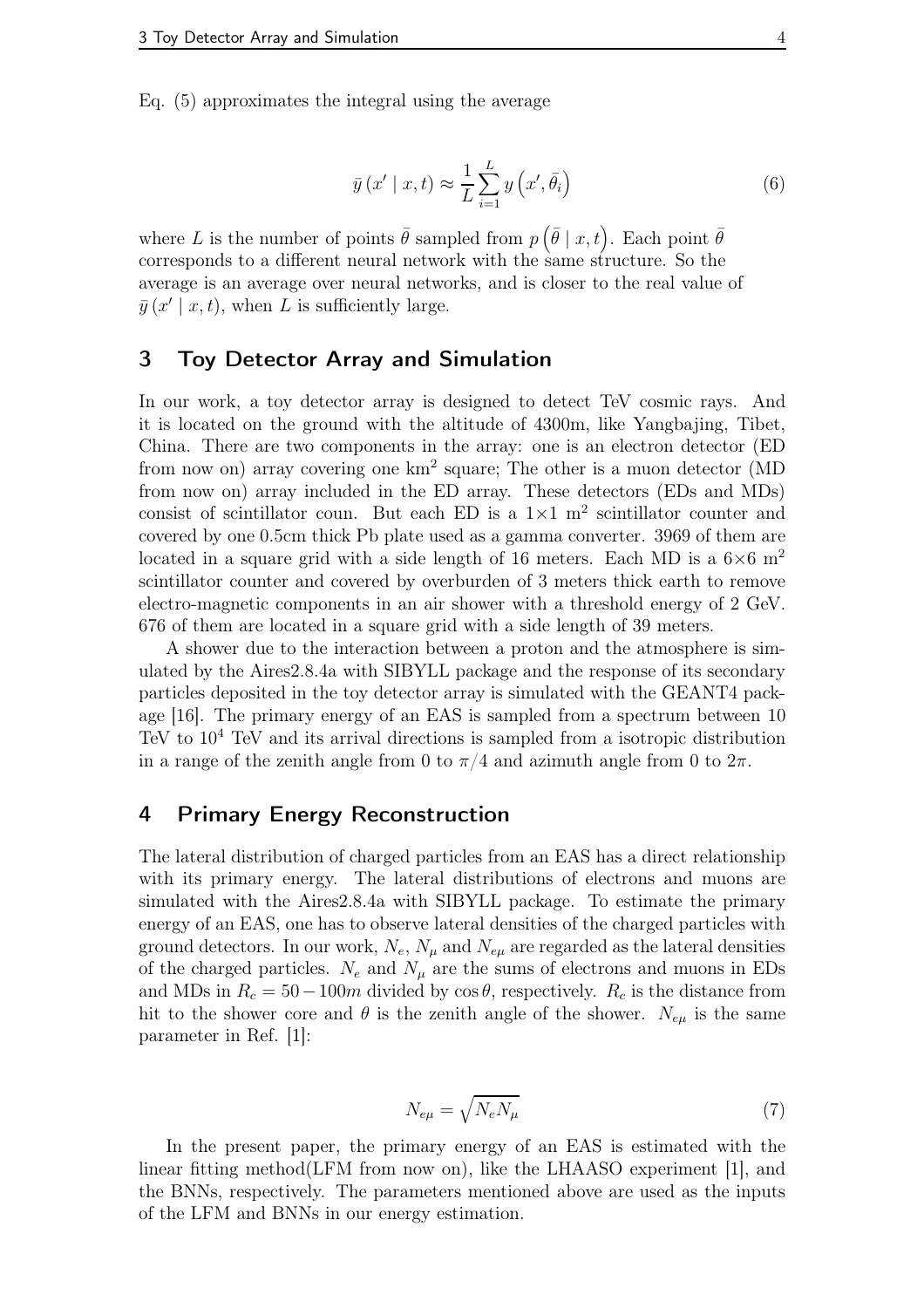#### 4.1 Primary Energy Reconstruction with LFM

There is an approximative linear relationship between the logarithms of the primary energy and density of charged particles for an EAS. This relationship is used to estimate the primary energy of a shower in the LHAASO experiment [1]. In our work, the LFM by taken as a standard method is used to estimate the primary energy, too.

The primary energy  $E_0$  of a shower is sampled from a power law spectrum between 10 TeV to  $10^4$  TeV whose index is set to  $-2.7$  in our work. The  $10^5$  events are generated by the Aires2.8.4a with SIBYLL package and used as the training sample for the LFM. That is, the approximative linear relationship between  $\log E_0$ and  $\log N_{e\mu}$  is obtained through fitting the training sample. Fig. 1 shows that this relationship:

$$
\log E_0 = a \log N_{e\mu} + b \tag{8}
$$

The values of a and b are obtained after fitting the equation (8) to the training sample, respectively(see Fig. 1). They are 0.977 and 12.763, respectively. We get the following equation:

$$
E_0 = 5.794 N_{e\mu}^{0.977} \text{ (TeV)} \tag{9}
$$

3000 showers are generated at 100 TeV with the Aires2.8.4a with SIBYLL package. The 8 different data files are prepared at 1000 TeV interval in the energy range from 1000 TeV to 8000 TeV in the same way. Besides, the 9 different data files are prepared at  $5^0$  interval in the zenith angle range from  $3^0$  to  $45^0$  at  $3000$ TeV in the same way. These data files are taken as the test samples for the LFM, and their energies are reconstructed with the equation (9). They are used as the test samples for the BNN, too.

In Fig. 2, the black triangles denote the energy resolutions reconstructed with the LFM at nine different energies. In Fig. 3, the black triangles denote the energy resolutions reconstructed with the LFM at nine different zenith angles at 3000 TeV.

#### 4.2 Primary Energy Reconstruction with BNNs

The primary energy of an EAS is sampled from a spectrum between 10 TeV to  $10<sup>4</sup>$  TeV. This spectrum is made up of three ranges with uniform distributions.  $5000, 5 \times 10^4$  and  $5 \times 10^5$  showers are produced in the three ranges between 10 TeV and 100 TeV, 100 TeV and 1000 TeV, and 1000 TeV and  $10^4$  TeV, respectively. These showers are taken as the training samples for the BNNs. The test samples for the BNNs are the same ones as the LFM. In our work,  $log(N_e + N_u)$  and  $\log N_{eu}$  are used as inputs to the BNNs, which have the input layer of 2 inputs, the single hidden layer of 4 nodes and the output layer of a output. The logarithms of primary energies ( $log E_0$ ) for the test samples are predicted by the BNNs. A Markov chain of neural networks is generated using the Bayesian neural networks package of Radford M. Neal [17], with the training sample, in the process of the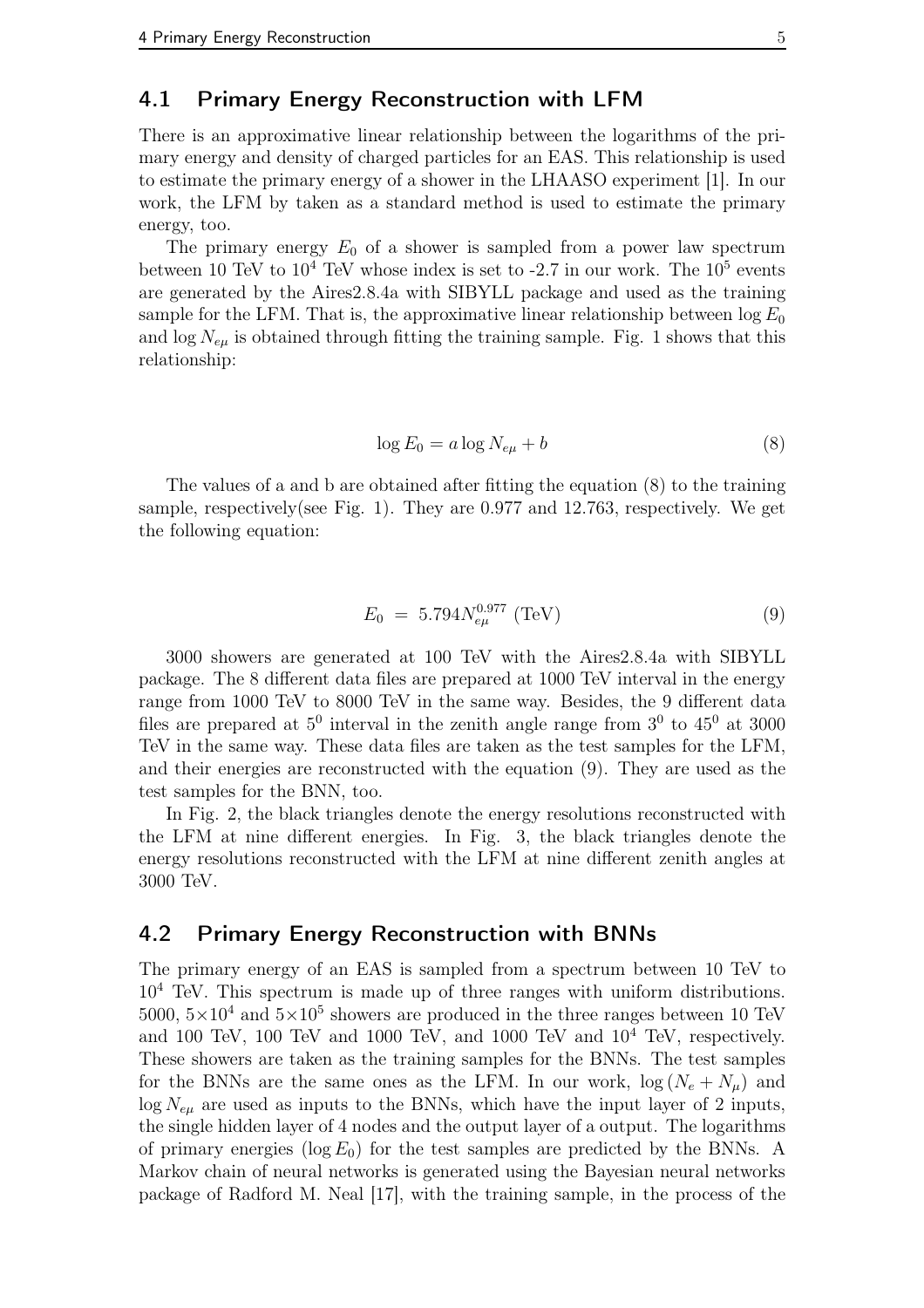energy reconstruction. Seven hundred iterations, of twenty Markov chain Monte-Carlo steps each, are used in our work. The neural network parameters are stored after each iteration, since the correlation between adjacent steps is very high. That is, the points in neural network parameter space are saved to lessen the correlation after twenty steps. It is also necessary to discard the initial part of the Markov chain because the correlation between the initial point of the chain and the ones of the part is very high. The initial three hundred iterations are discarded in our work.

In Fig. 2, the black squares denote the energy resolutions reconstructed with the BNNs at nine different energies. In Fig. 3, the black squares denote the energy resolutions reconstructed with the BNNs at nine different zenith angles at 3000 TeV.

# 5 Conclusion

Fig. 2 and Fig. 3 illustrate the results of the energy reconstruction with the LFM and BNNs. Fig. 2 shows that the resolutions of the different primary energies reconstructed with the BNNs are obviously different from the LFM. Compared to the LFM, the resolutions with the BNNs decrease by 28.2% and 43.0% at 100 TeV and  $8 \times 10^3$  TeV, respectively. This improvement is more significant with increasing the primary energy. Fig. 3 shows that the energy resolutions at different zenith angles reconstructed with the BNNs are obviously different from the LFM at 3000TeV. Compared to the LFM, the resolutions with the BNNs decrease by  $48.5\%$  and  $18.0\%$  at zenith angles of  $3^0$  and  $43^0$ , respectively. This improvement is more significant with decreasing the zenith angle. The energy resolutions are about 40% and 18% at 100 TeV and 1 PeV in the As- $\gamma$  and LHAASO experiments [18, 1], respectively. The resolutions of 23.6% and 13.4% with the BNNs are obviously less than the ones in the As- $\gamma$  and LHAASO experiments (see Fig. 2).

The difference between the results of the LFM and BNNs is just because the BNNs is a method of neural networks trained by Bayesian statistics: first, the prior information explicitly, which distinguishes the BNNs from the LFM, provides the necessary link between the training sample and not yet predicted future sample; second, the BNNs is a non-linear function like the neural networks, and can extract more information from data than the LFM. Therefore, the BNNs can be well applied to the energy reconstruction in the EAS Experiments for ground-based TeV astrophysics, and the better energy resolution can be obtained by the BNNs.

Although the discussion in the present paper are only for the EAS experiments, it is expected that the algorithm of the BNNs can also be applied to the event reconstruction of other experiments and will find wide application in the experiments of TeV astrophysics.

# 6 Acknowledgements

This work was supported in part by the National Natural Science Foundation of China (NSFC) under the contract No. 11235006, the Science Fund of Fujian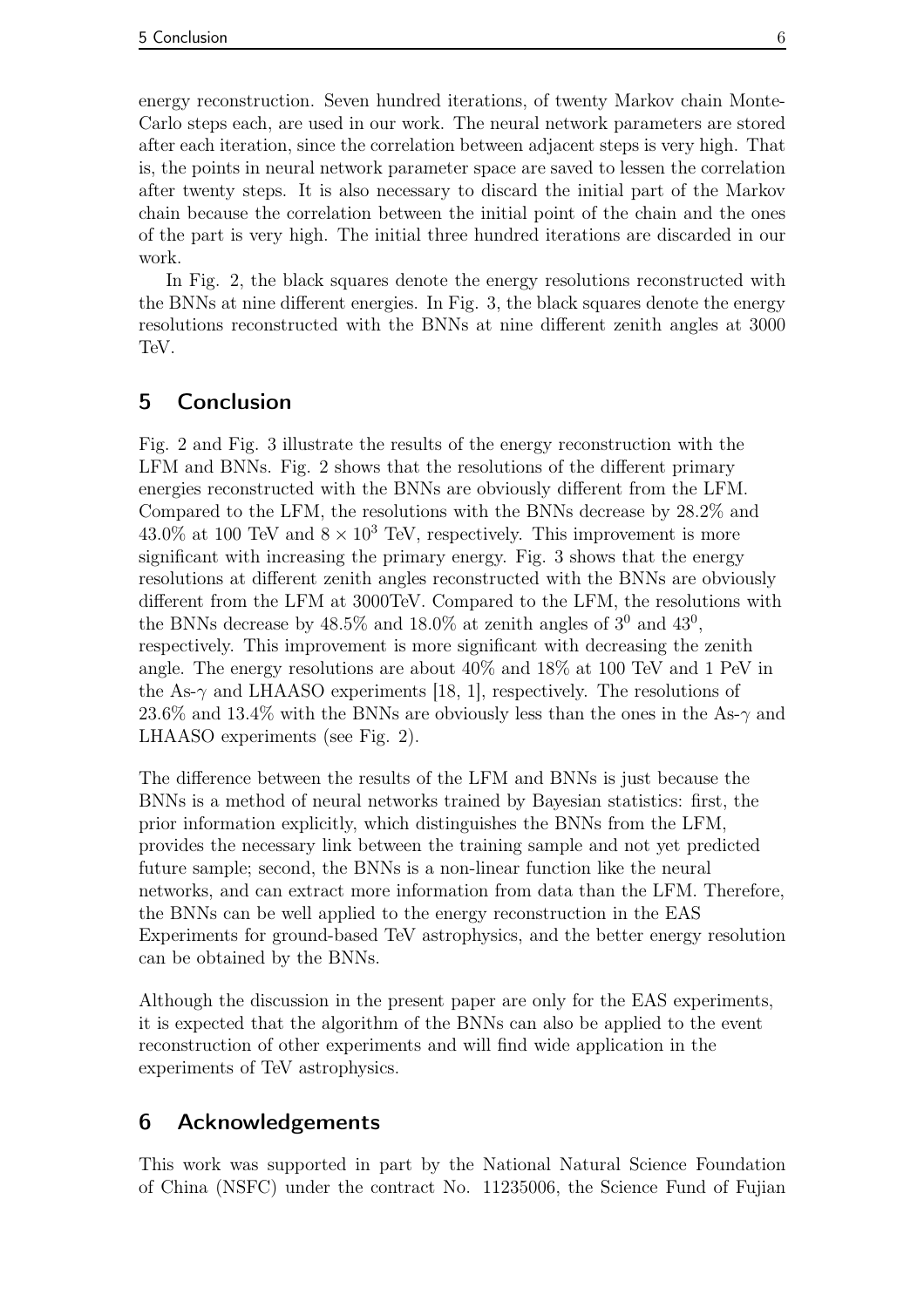University of Technology under the contract No. GY-Z14061, the Natural Science Foundation of Fujian Province in China under the contract No. 2015J01577 and the Science and Technology Projects of the Education Department of Fujian Province in China under the contract No. JB14071.

#### **References**

- [1] Xinhua Ma et al., the LHASSO Collaboration, in Proceedings of The 31st ICRC,LODZ 2009
- [2] A.U. Abeysekara et al., HAWC Collaboration, Astrophys. J. 796, 108 (2014)
- [3] M. Amenomori et al., Asγ Collaboration, Phys. Rev. Lett., 69, 2468-2471 (1992)
- [4] B. Bartoli, LHAASO Collaboration, Chinese Physics C, 38, 045001 (2014)
- [5] Aharonian F. et al., HESS Collaboration, Nature, 432, 75 (2004)
- [6] Albert J. et al., MAGIC Collaboration, Science, 312, 1771 (2006)
- [7] Acciari V. A. et al., VERITAS Collaboration 2008, Astrophys. J., 684, L73 (2008)
- [8] K. Byrum et al., Technology Section of the White Paper on the Status and Future of Ground-based TeV Gamma-ray Astronomy, arXiv: 0810.4367
- [9] R. M. Neal, Bayesian Learning of Neural Networks, 1st edn. (Springer-Verlag, New York, 1996)
- [10] R. Beale and T. Jackson, Neural Computing: An Introduction, 1st edn. (Adam Hilger, New York, 1991)
- [11] S.J. Sciutto, AIRES: A minimum document, Auger Collaboration technical note GAP-97-029
- [12] P. C. Bhat and H. B. Prosper, in Proceedings of Statistical Problems in Particle Physics, Astrophysics and Cosmology, Oxford, UK 12-15, September 2005, edited by L. Lyons and M. K. Unel, p. 151
- [13] S. Duane, A. D. Kennedy, B. J. Pendleton and D. Roweth , Physics Letters B 195, 216 (1987)
- [14] M. Creutz and A. Gocksch, Physical Review Letters 63, 9 (1989)
- [15] P. B. Mackenzie, Physics Letters B 226, 369 (1989)
- [16] S. Agostinelli, et al., Nucl. Instru. Meth. A506, 250 (2003)
- [17] http://www.cs.toronto.edu/ radford/fbm.software.html
- [18] Xu chen, et al., Proceeding of Science (ICRC2015), 432 (2015)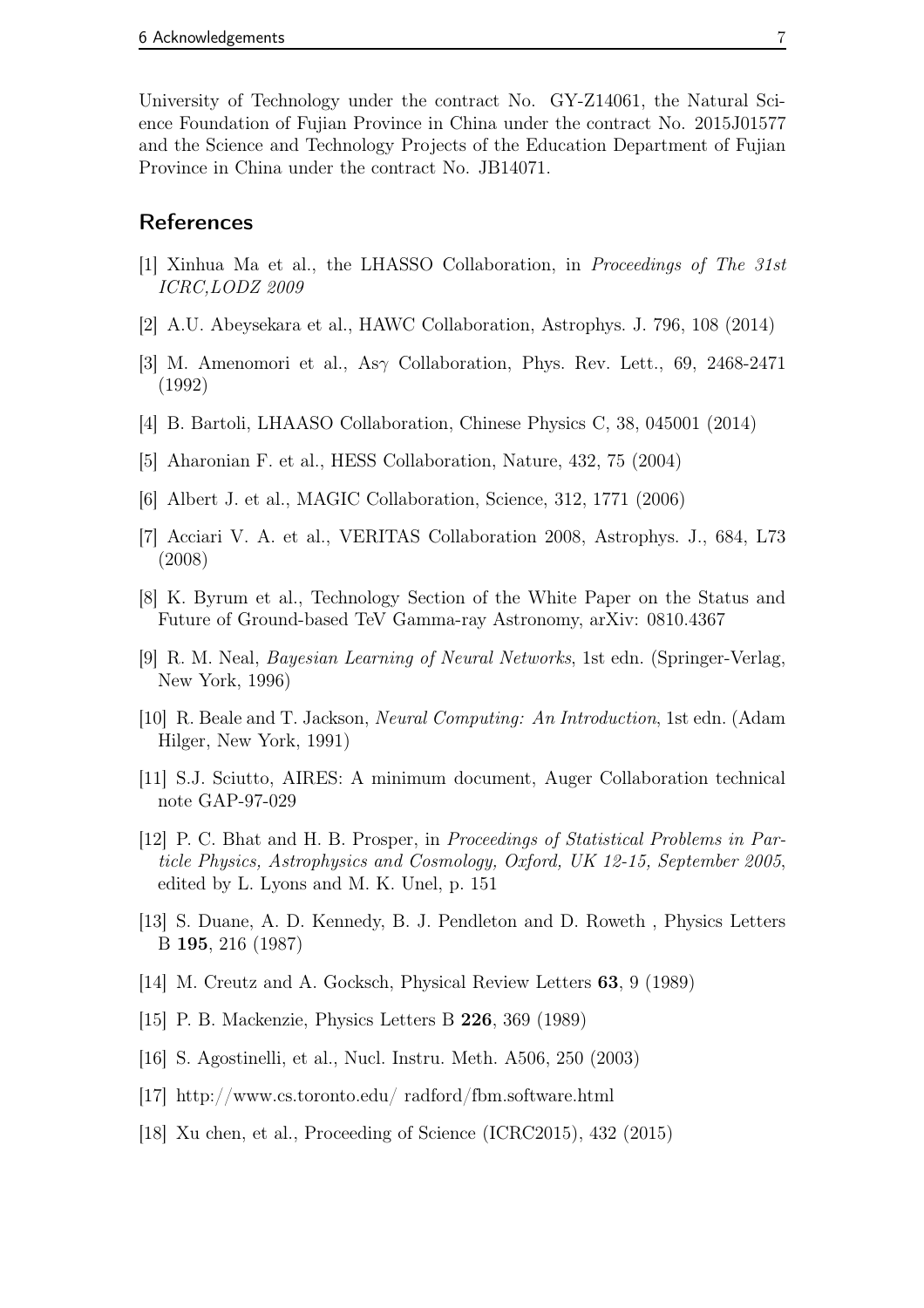

Fig. 1: The figure shows the approximative linear relationship between  $\log E_0$  and  $\log N_{e\mu}$ . The slope and intercept for the fitted line are 0.977 and 12.763, respectively.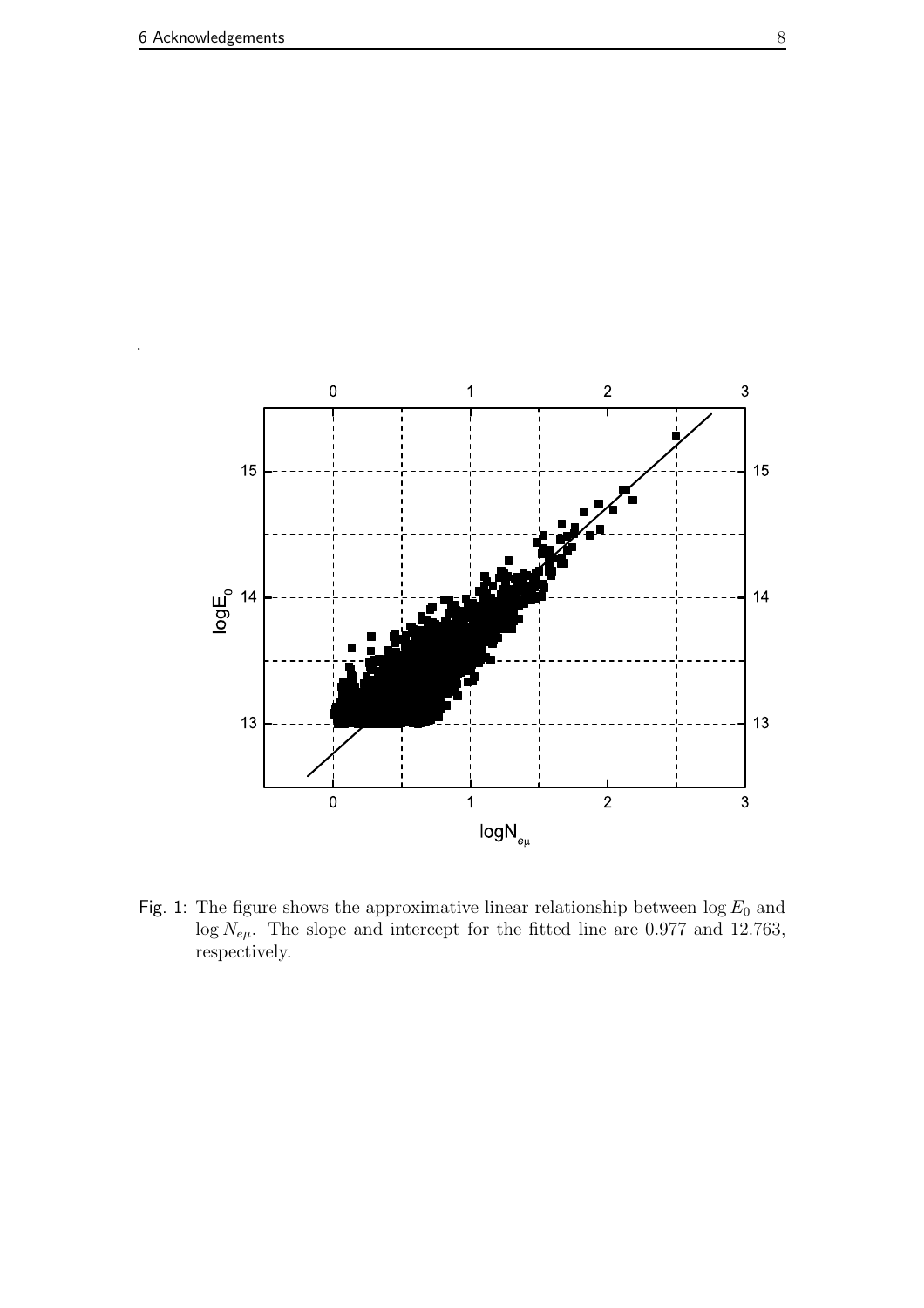

Fig. 2: The figure shows the energy resolutions reconstructed by the LFM and BNNs in the energy range from 100 TeV to  $10^4$  TeV. The black triangles and squares denote the resolutions from the LFM and BNNs, respectively.